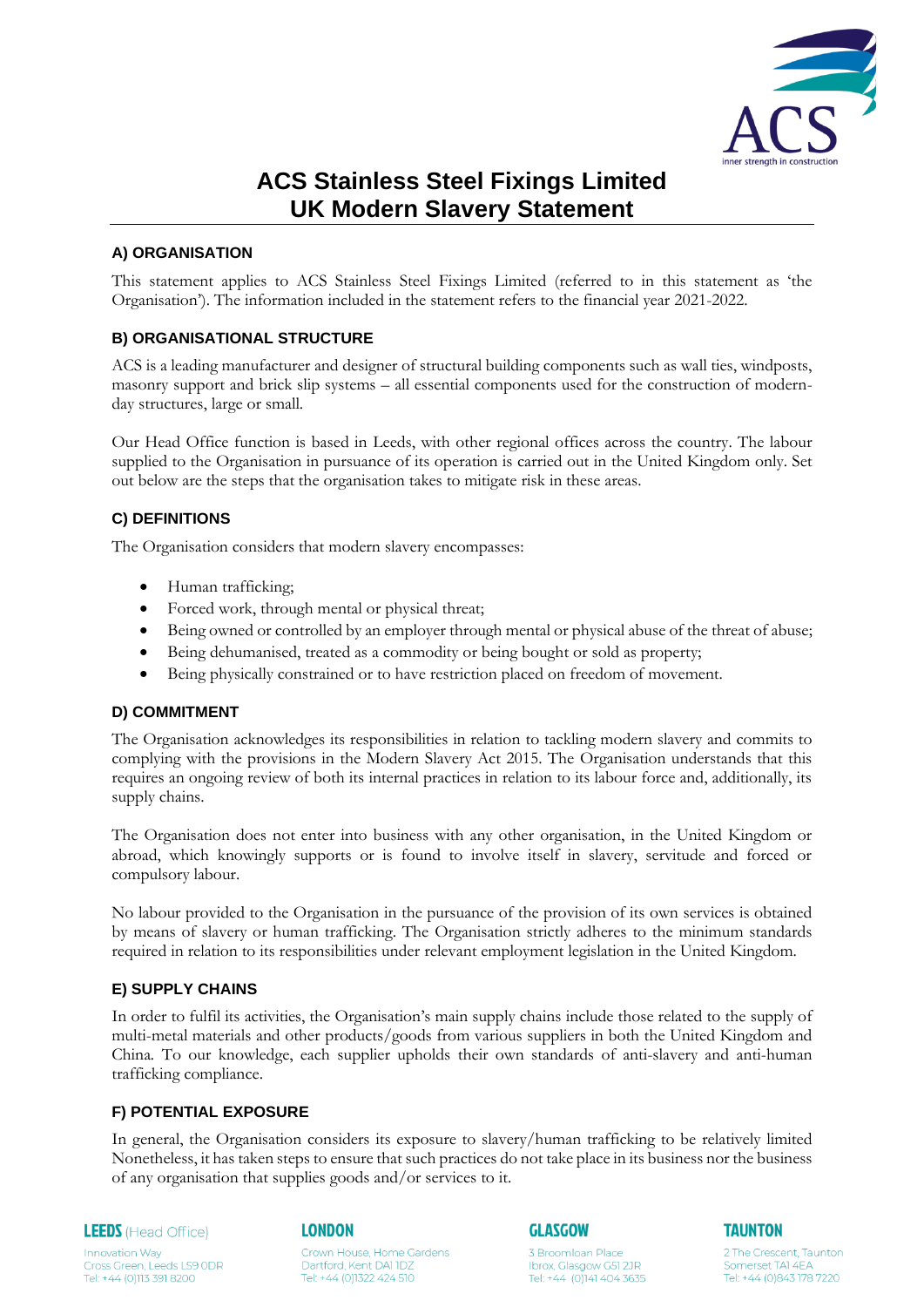The Organisation considers its main exposure to the risk of slavery and human trafficking to exist in its supply chains.

# **G) STEPS**

The Organisation carries out due diligence processes in relation to ensuring slavery and/or human trafficking does not take place in its organisation or supply chains, including conducting a review of the controls of its suppliers.

The Organisation has not, to its knowledge, conducted any business with another organisation which has been found to have involved itself with modern slavery.

In accordance with section 54(4) of the Modern Slavery Act 2015, the Organisation has taken the following steps to ensure that modern slavery is not taking place:

• No steps have been taken

# **H) KEY PERFORMANCE INDICATORS**

The Organisation has set the following key performance indicators to measure its effectiveness in ensuring modern slavery is not taking place in the Organisation or its supply chains by maintaining an approved supplier list with contact details and ensuring appropriate action is taken if there were any reports of modern slavery in its supply chains or if any complaints were made through the Organisations whistleblowing policy.

Suppliers and Subcontractors are approved on the basis that they are able to supply products/services or materials that conform to applicable specifications and, where appropriate, they have established a satisfactory history of supply. Suppliers of critical materials/equipment or Subcontractors of critical services may be sent a Supplier/Subcontractor Questionnaire.

Approved Suppliers and Subcontractors details are retained on the Company's ERP System and in addition further information obtained from the returned Supplier Questionnaires is also recorded. The approval status of suppliers and subcontractors is monitored continuously and audited twice a year.

# **I) POLICIES**

The Organisation has a Corporate Responsibility Policy which defines its stance on modern slavery. The Organisation also has a Whistleblowing Policy in place which encourages the reporting of any wrongdoing which is in the public interest.

# **J) TRAINING**

The Organisation provides the following training to staff to effectively implement its stance on modern slavery. All employees are made aware of the Organisations policies relating to the standard of behaviour required from them.